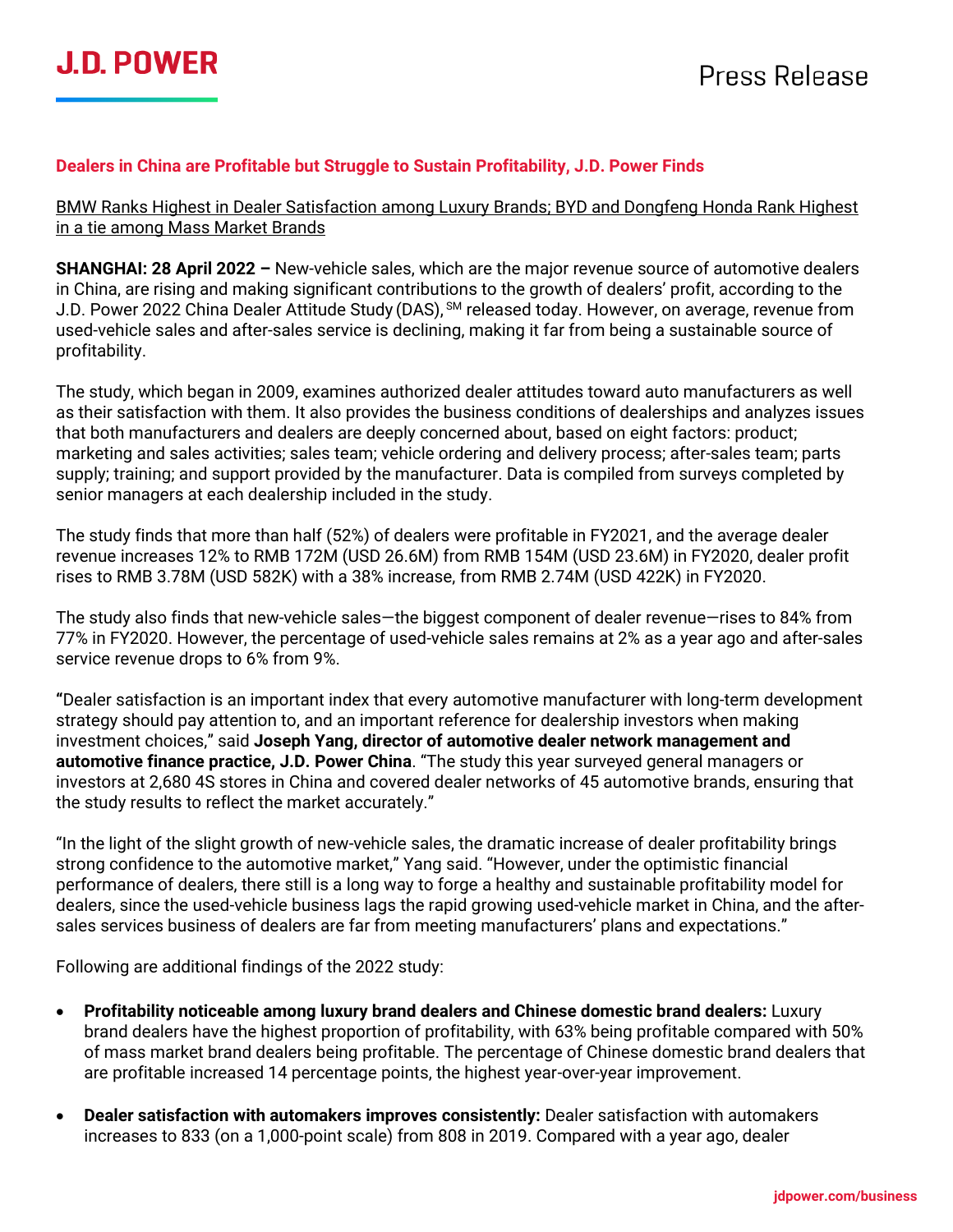satisfaction with luxury brands rises 7 points to 841, while satisfaction with mass market brands remains at 831.

• **Japanese brands lead in dealer satisfaction despite year-over-year decrease:** Japanese brands have the highest level of dealer satisfaction—even though it is 14 points lower than 2021. Korean brands have the greatest improvement, increasing 27 to 805 from 778 in 2021.

### **Study Rankings**

**BMW** ranks highest in dealer satisfaction among luxury brands with a score of 865. **Porsche** (863) and **Mercedes-Benz** (860) rank second and third, respectively.

**BYD** and **Dongfeng Honda** rank highest in a tie in dealer satisfaction among mass market brands with a score of 860. **CHANGAN** (859) ranks third.

BYD is also the highest-ranked Chinese domestic brand, followed by CHANGAN and **Baojun** (846).

The J.D. Power China Dealer Attitude Study (DAS) is an effective tool to evaluate the health of the relationships between dealers and manufacturers and provides the basis for manufacturers to adjust business policies. The study was fielded from December 2021 through March 2022.

#### **About J.D. Power**

**J.D. Power** is a global leader in consumer insights, advisory services and data and analytics. Those capabilities enable J.D. Power to help its clients drive customer satisfaction, growth and profitability. Established in 1968, J.D. Power has offices serving North America, Asia Pacific and Europe. For more information, please visit [china.jdpower.com](https://china.jdpower.com/zh-hans) or stay connected with us on [J.D. Power WeChat](https://china.jdpower.com/resource/social-media-china) and [Weibo.](https://www.weibo.com/jdpowerchina)

#### **Media Relations Contacts**

Shana Zhuang, J.D. Power; China; +86 21 8026 5719; [shana.zhuang@jdpa.com](mailto:shana.zhuang@jdpa.com) Geno Effler, J.D. Power; USA; 001-714-621-6224; [media.relations@jdpa.com](mailto:media.relations@jdpa.com)

### **About J.D. Power and Advertising/Promotional Rules** [www.jdpower.com/business/about-us/press](http://www.jdpower.com/business/about-us/press-release-info)[release-info](http://www.jdpower.com/business/about-us/press-release-info)

# # # NOTE: Three charts follow.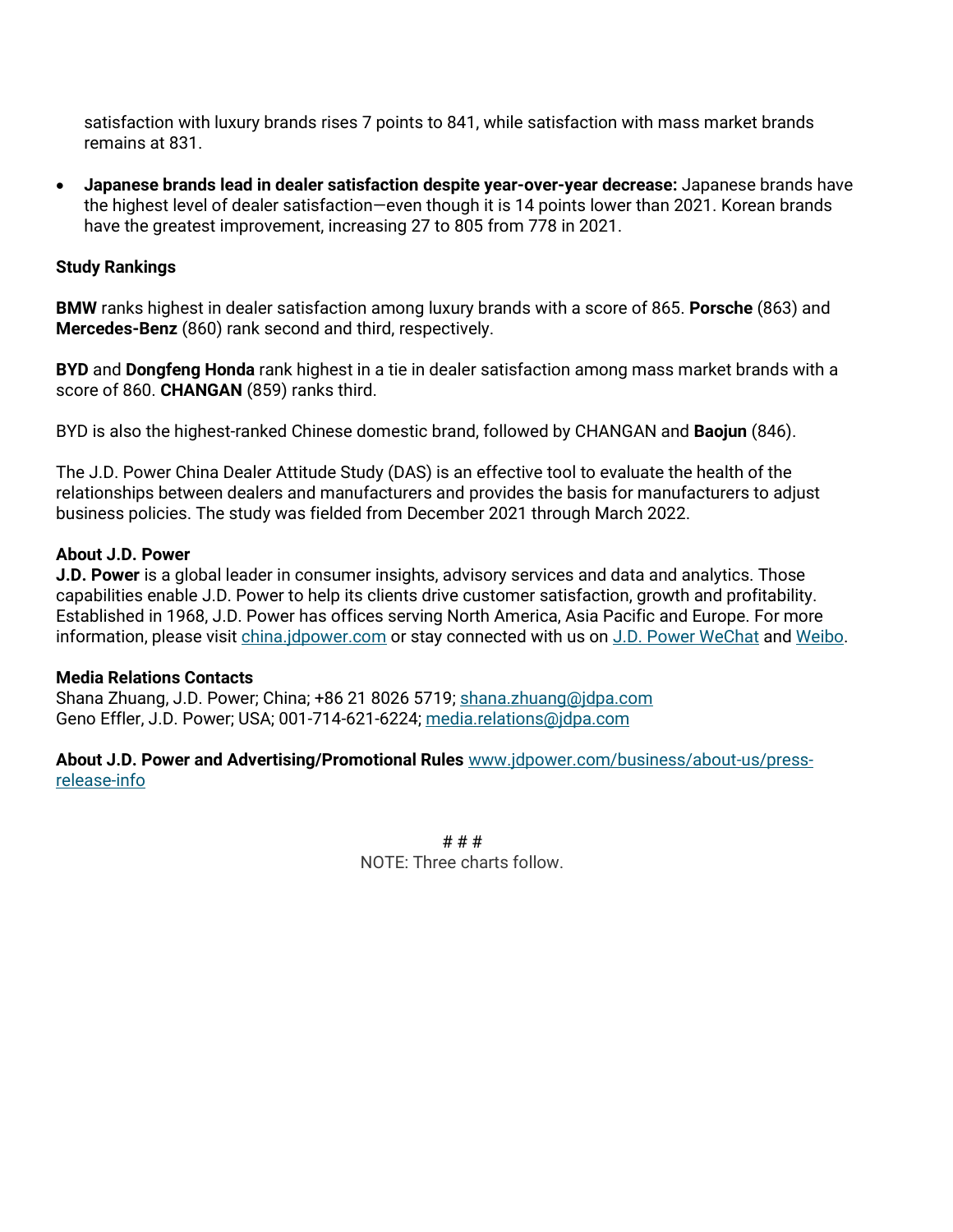# J.D. Power 2022 China Dealer Attitude Study (DAS) SM



Source: J.D. Power 2022 China Dealer Attitude Study (DAS) SM

Charts and graphs extracted from this press release for use by the media must be accompanied by a statement identifying J.D. Power as the publisher and the study from which it originated as the source. Rankings are based on numerical scores, and not necessarily on statistical significance. No advertising or other promotional use can be made of the information in this release or J.D. Power survey results without the express prior written consent of J.D. Power.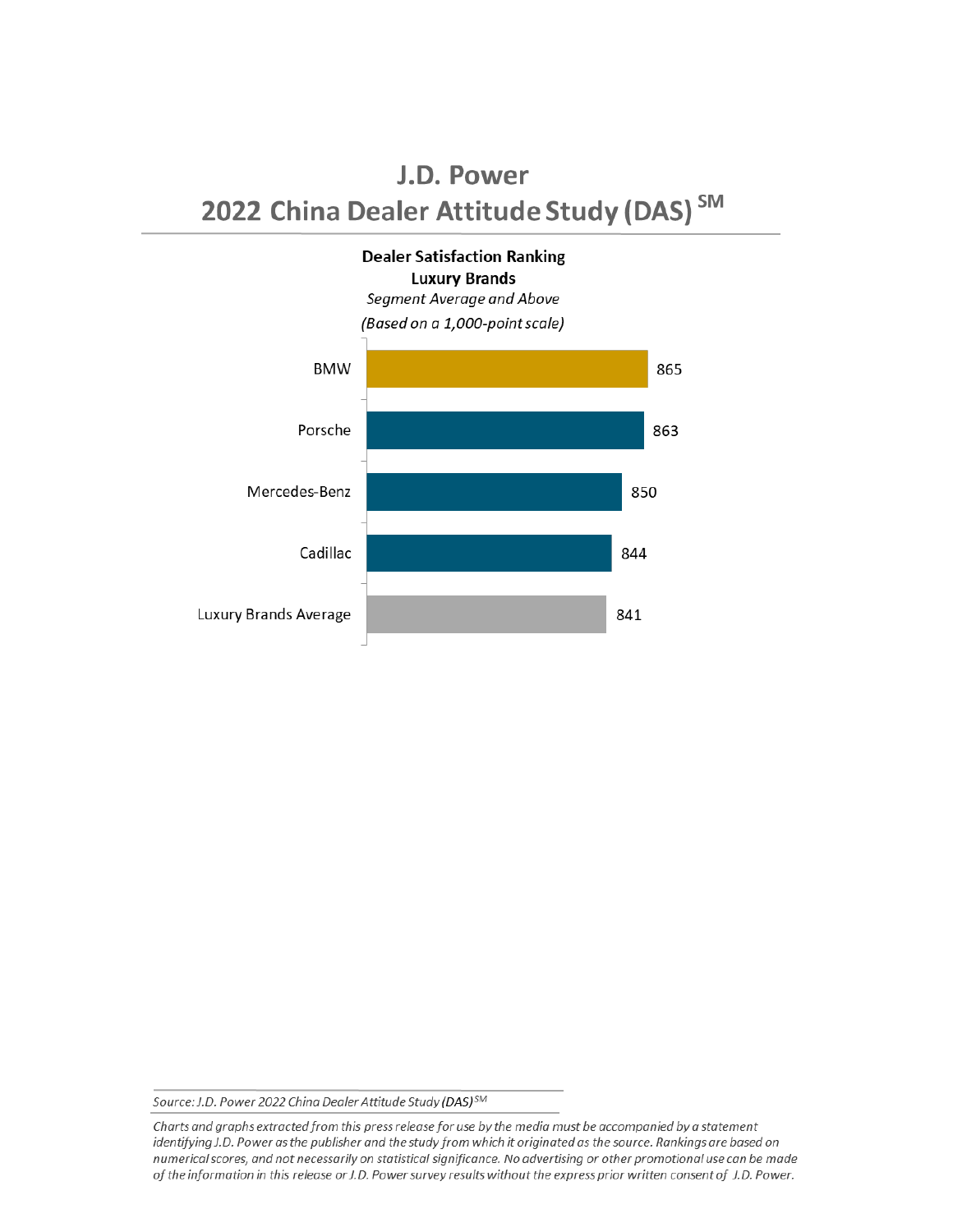## J.D. Power 2022 China Dealer Attitude Study (DAS) SM

#### **Dealer Satisfaction Ranking Mass Market Brands**

Segment Average and Above (Based on a 1,000-point scale)



Notes: In alphabetical order if there are tie scores.

Source: J.D. Power 2022 China Dealer Attitude Study (DAS) SM

Charts and graphs extracted from this press release for use by the media must be accompanied by a statement identifying J.D. Power as the publisher and the study from which it originated as the source. Rankings are based on numerical scores, and not necessarily on statistical significance. No advertising or other promotional use can be made of the information in this release or J.D. Power survey results without the express prior written consent of J.D. Power.